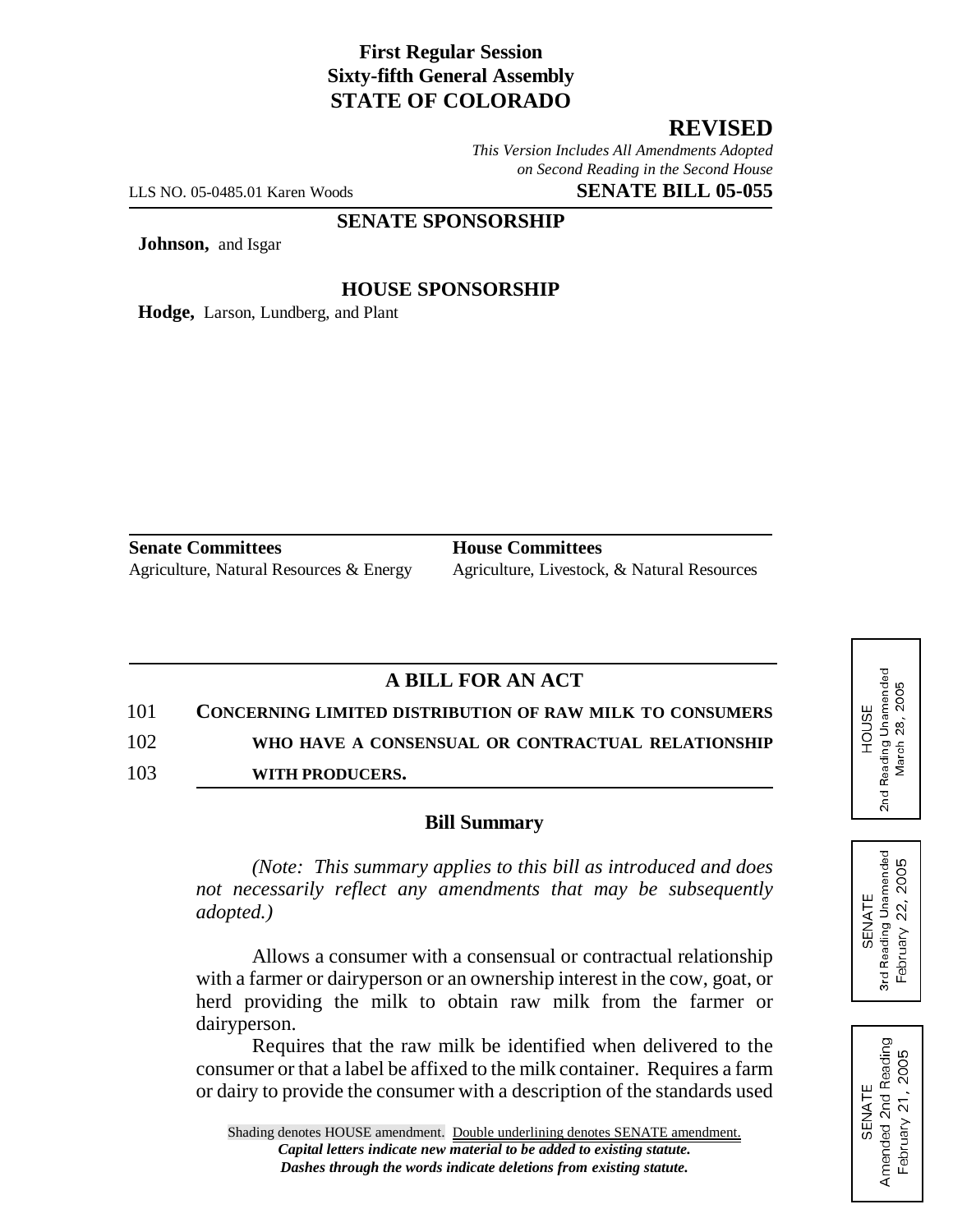by the farm or dairy with respect to herd health.

Requires that a farm or dairy that produces raw milk register with the Colorado department of agriculture.

| $\mathbf{1}$   | Be it enacted by the General Assembly of the State of Colorado:        |
|----------------|------------------------------------------------------------------------|
| $\overline{2}$ | <b>SECTION 1.</b> Part 1 of article 5.5 of title 25, Colorado Revised  |
| 3              | Statutes, is amended BY THE ADDITION OF A NEW SECTION to               |
| $\overline{4}$ | <u>read:</u>                                                           |
| 5              | 25-5.5-117. Raw milk. (1) THE ACQUISITION OF RAW MILK FROM             |
| 6              | COWS OR GOATS BY A CONSUMER FOR USE OR CONSUMPTION BY THE              |
| 7              | CONSUMER SHALL NOT CONSTITUTE THE SALE OF RAW MILK AND SHALL           |
| 8              | NOT BE PROHIBITED IF ALL OF THE FOLLOWING CONDITIONS ARE MET:          |
| 9              | THE OWNER OF A COW, GOAT, COW SHARES, OR GOAT SHARES<br>(a)            |
| 10             | SHALL RECEIVE RAW MILK DIRECTLY FROM THE FARM OR DAIRY WHERE           |
| 11             | THE COW, GOAT, OR DAIRY HERD IS LOCATED AND THE FARM OR DAIRY IS       |
| 12             | <b>REGISTERED PURSUANT TO SUBSECTION (2) OF THIS SECTION. A PERSON</b> |
| 13             | WHO IS THE OWNER OF A COW SHARE OR GOAT SHARE IN A COW, GOAT, OR       |
| 14             | DAIRY HERD MAY RECEIVE RAW MILK ON BEHALF OF ANOTHER OWNER OF          |
| 15             | THE SAME COW, GOAT, OR DAIRY HERD. A PERSON WHO IS NOT AN OWNER        |
| 16             | OF A COW SHARE OR GOAT SHARE IN THE SAME COW, GOAT, OR DAIRY HERD      |
| 17             | SHALL NOT RECEIVE RAW MILK ON BEHALF OF THE OWNER OF A COW             |
| 18             | <b>SHARE OR GOAT SHARE.</b>                                            |
| 19             | (b) THE MILK IS OBTAINED PURSUANT TO A COW SHARE OR A GOAT             |
| 20             | A COW SHARE OR A GOAT SHARE IS AN UNDIVIDED INTEREST IN A<br>SHARE.    |
| 21             | COW, GOAT, OR HERD OF COWS OR GOATS, CREATED BY A WRITTEN              |
| 22             | CONTRACTUAL RELATIONSHIP BETWEEN A CONSUMER AND A FARMER THAT          |
| 23             | INCLUDES A LEGAL BILL OF SALE TO THE CONSUMER FOR AN INTEREST IN       |
| 24             | THE COW, GOAT, OR DAIRY HERD AND A BOARDING CONTRACT UNDER             |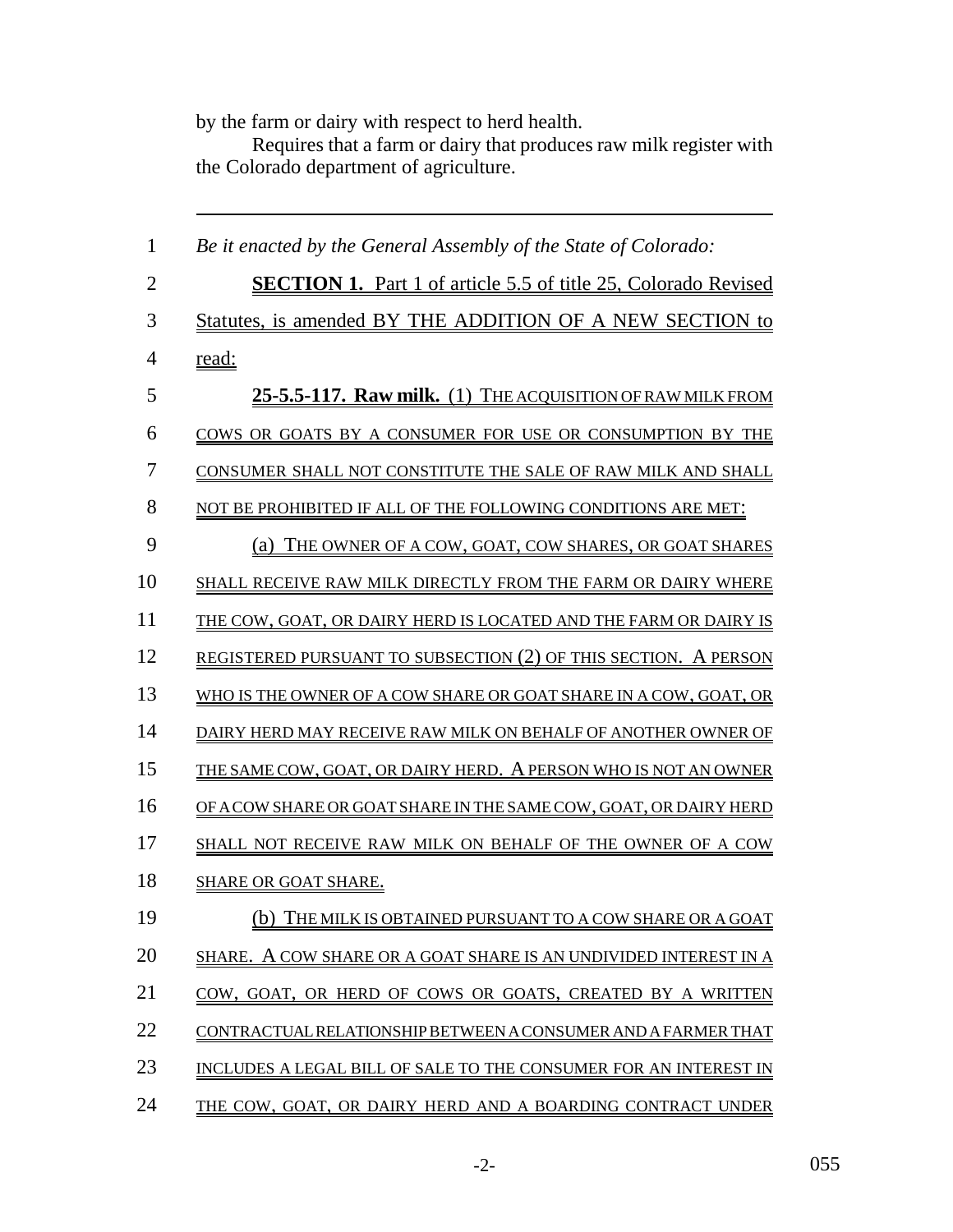| 1  | WHICH THE CONSUMER BOARDS THE COW, GOAT, OR DAIRY HERD IN WHICH             |
|----|-----------------------------------------------------------------------------|
| 2  | THE CONSUMER HAS AN INTEREST WITH THE FARMER FOR CARE AND                   |
| 3  | MILKING, AND UNDER WHICH THE CONSUMER IS ENTITLED TO RECEIVE A              |
| 4  | SHARE OF MILK FROM THE COW, GOAT, OR DAIRY HERD.                            |
| 5  | (c) A PROMINENT WARNING STATEMENT THAT THE MILK IS NOT                      |
| 6  | PASTEURIZED IS DELIVERED TO THE CONSUMER WITH THE MILK OR IS                |
| 7  | DISPLAYED ON A LABEL AFFIXED TO THE MILK CONTAINER; AND                     |
| 8  | (d) INFORMATION DESCRIBING THE STANDARDS USED BY THE FARM                   |
| 9  | OR DAIRY WITH RESPECT TO HERD HEALTH, AND IN THE PRODUCTION OF              |
| 10 | MILK FROM THE HERD, IS PROVIDED TO THE CONSUMER BY THE FARMER               |
| 11 | TOGETHER WITH RESULTS OF TESTS PERFORMED ON THE COWS OR GOATS               |
| 12 | THAT PRODUCED THE MILK, TESTS PERFORMED ON THE MILK, AND AN                 |
| 13 | EXPLANATION OF THE TESTS AND TEST RESULTS.                                  |
| 14 | (2)<br>REGISTRATION OF A FARM OR DAIRY AS REQUIRED BY                       |
| 15 | PARAGRAPH (a) OF SUBSECTION (1) OF THIS SECTION SHALL BE                    |
| 16 | ACCOMPLISHED BY DELIVERING TO THE COLORADO DEPARTMENT OF                    |
| 17 | PUBLIC HEALTH AND ENVIRONMENT A WRITTEN STATEMENT CONTAINING:               |
| 18 | THE NAME OF THE FARMER, FARM, OR DAIRY;<br>(a)                              |
| 19 | (b) A VALID, CURRENT ADDRESS OF THE FARMER, FARM, OR DAIRY;                 |
| 20 | <u>AND</u>                                                                  |
| 21 | A STATEMENT THAT RAW MILK IS BEING PRODUCED AT THE<br>(c)                   |
| 22 | FARM OR DAIRY.                                                              |
| 23 | RETAIL SALES OF RAW, UNPASTEURIZED MILK SHALL NOT BE                        |
| 24 | ALLOWED. RESALE OF RAW MILK OBTAINED FROM A COW SHARE OR GOAT               |
| 25 | SHARE IS STRICTLY PROHIBITED. RAW MILK THAT IS NOT INTENDED FOR             |
| 26 | PASTEURIZATION SHALL NOT BE SOLD TO, OR OFFERED FOR SALE AT,                |
| 27 | <b>FARMERS'</b><br>MARKETS, EDUCATIONAL INSTITUTIONS, HEALTH<br><b>CARE</b> |

-3- 055